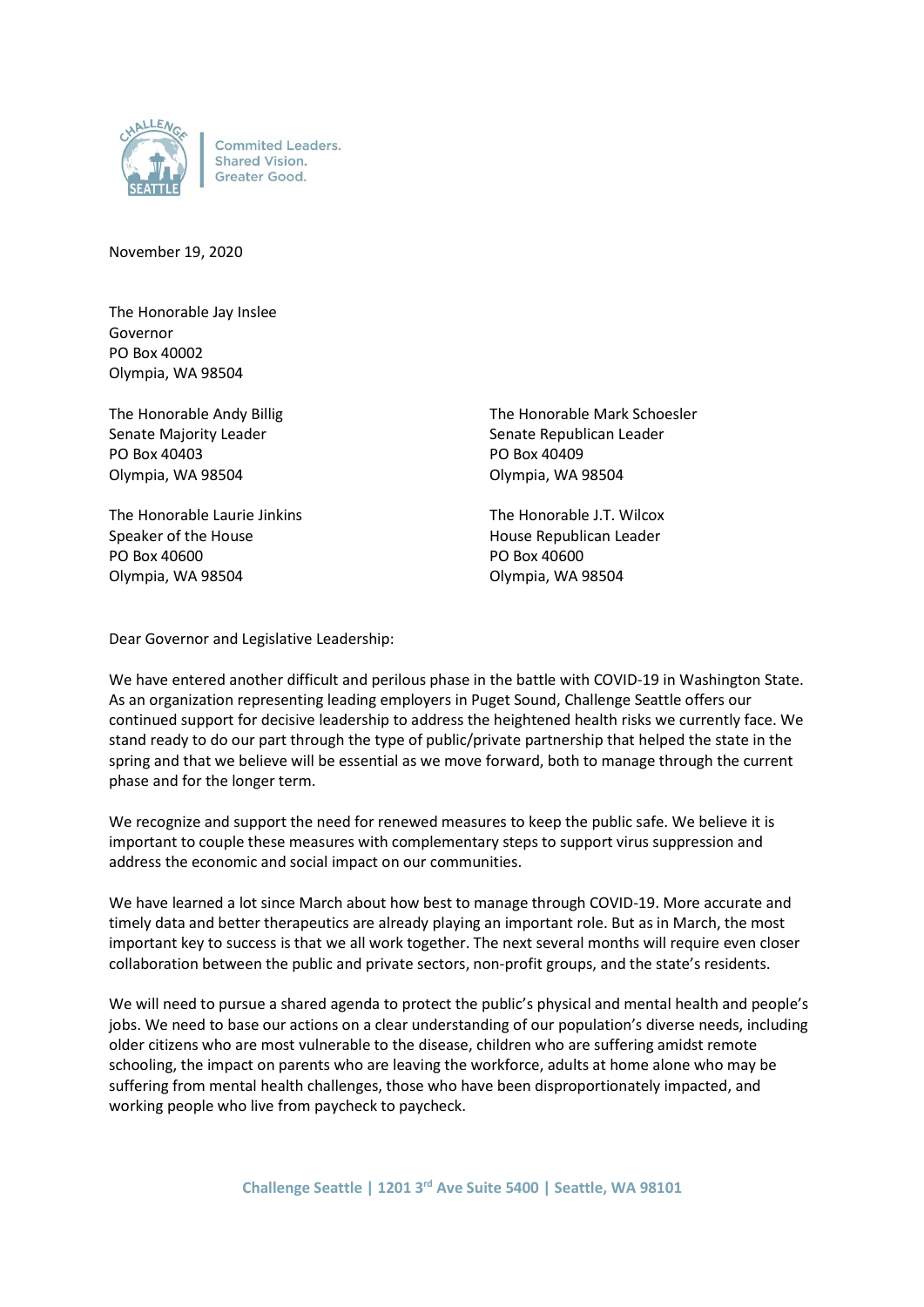

**Commited Leaders. Shared Vision.** Greater Good.

We offer a six-point plan to focus attention on what we believe are critical short-term needs and longerterm opportunities for recovery.

 Increase testing and contact tracing. We believe there remains an urgent need to increase testing and contact tracing, both in King County and more broadly across the state. One lesson since March is that COVID-19 tends to surge in localized hot spots and then spreads more broadly. We have seen this in the southern part of King County, for example. In this sense, fighting COVID is a bit like fighting fires, where it is critical to contain a hot spot before it spreads.

With better data resources, we have a capability in November we lacked in March, namely the ability to move testing and tracing resources to hot spots quickly. But we need to invest more in testing and tracing statewide to better pursue this approach, which requires the hiring and training of additional contact tracers. We then need strong coordination between the state with local public health authorities to immediately swarm resources to hot spots where help is needed most. In the coming months we should join together as we look forward to a contact tracing cellphone app. That, if used widely, could make a real difference in bending the curve.

- Provide targeted assistance to low-income Washingtonians. A second lesson from recent months is the difficulties confronting working people who are living from paycheck to paycheck. This is disproportionately impacting people of color. Most low-income individuals do not have jobs they can perform from home. And we are learning that such individuals may conclude that they simply cannot afford to stay home and away from work even when they test positive or suffer from COVID symptoms. This obviously risks spreading the virus more rapidly to other areas. While the CARES Act provided some relief, it is both limited and set to expire on December 31. While we await much needed help from the Federal Government, the state should explore financial assistance that can be provided on an immediate basis to assist low-income employees who test positive, so they can remain home.
- Provide more financial help for small businesses. The latest workplace restrictions, while necessary, are likely to prove devastating to a broadening range of small businesses that have already been battered by COVID-19. The state should provide targeted loans and other financial support for struggling small businesses, with an emphasis on those most disproportionately impacted. We support the Governor's announcement to act on this need immediately while we await action by Congress.
- Commit to a plan to reopen schools in January if COVID rates fall. One of the most important lessons learned since March is the strong and disproportionate impact on children confined to remote learning and their working parents, with a disproportionate impact on working mothers confronting pressure to leave the workforce. Studies, including by local experts of global renown, have established that it is possible to reopen schools safely, especially for elementary age students. While this obviously needs to wait until COVID infection rates are falling, the time has come to commit Washington to reopen schools at the start of the New Year in a safe manner, starting with K-5 students. This can lay the foundation for the even broader work that will be needed to address the learning loss of our state's students, with an emphasis on those disproportionately impacted.